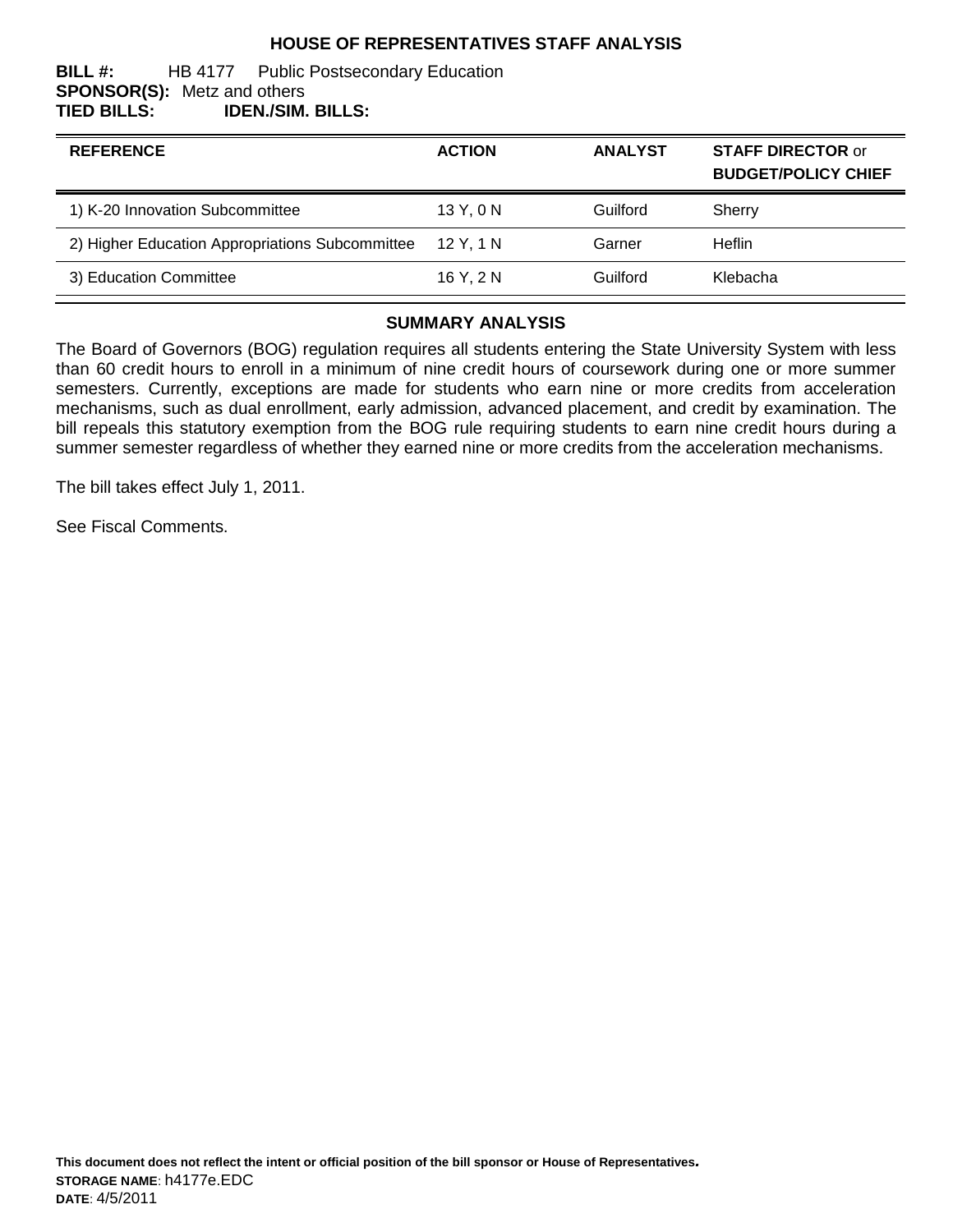## **FULL ANALYSIS**

### **I. SUBSTANTIVE ANALYSIS**

### A. EFFECT OF PROPOSED CHANGES:

#### **Current Situation**

The Board of Governors (BOG) regulation requires all students entering a state university with fewer than 60 credit hours to earn at least nine credit hours during at least one summer term prior to graduation. University presidents are authorized to grant hardship waivers to this requirement.<sup>1</sup>

Florida law provides an exemption from the summer enrollment requirement for students who have earned nine or more credits through articulated acceleration mechanisms.<sup>2</sup> Articulated acceleration mechanisms include dual enrollment, early admission, advanced placement, College Level Examination Program, International Baccalaureate, or Advanced International Certificate of Education.<sup>3</sup>

#### **Effect of Proposed Changes**

The bill repeals this exemption, allowing a state university to require all students to attend at least one summer term regardless of whether they earned nine or more credits from the acceleration mechanisms. Universities have increased the use of facilities and faculty during the summer term due to increasing access demands and greater competition. This change will provide state universities with more flexibility regarding course scheduling. Increasing summer term enrollment may shorten the time it takes for students to complete their degrees, which will create more openings for prospective students.<sup>4</sup> The provision could create new costs for students who receive state financial aid, including the Bright Futures Scholarships, if the state scholarship programs are only funded for the fall and spring academic terms.

B. SECTION DIRECTORY:

**Section 1:** Repealing s. 1007.27(10), F.S.; relating to Articulated Acceleration Mechanisms; repealing an exemption.

**Section 2:** Providing an effective date of July 1, 2011.

# **II. FISCAL ANALYSIS & ECONOMIC IMPACT STATEMENT**

- A. FISCAL IMPACT ON STATE GOVERNMENT:
	- 1. Revenues:

None.

2. Expenditures:

None.

**STORAGE NAME**: h4177e.EDC **PAGE: 2**

 $\overline{a}$ 

<sup>1</sup> Regulation 6.016, Board of Governors.

<sup>&</sup>lt;sup>2</sup> Section. 1007.27(10), F.S.

 $3$  Sections 1007.27, 100.271, and 1007.272, Florida Statutes.

 $<sup>4</sup>$  Interview with Board of Governors Staff (March 18, 2011).</sup>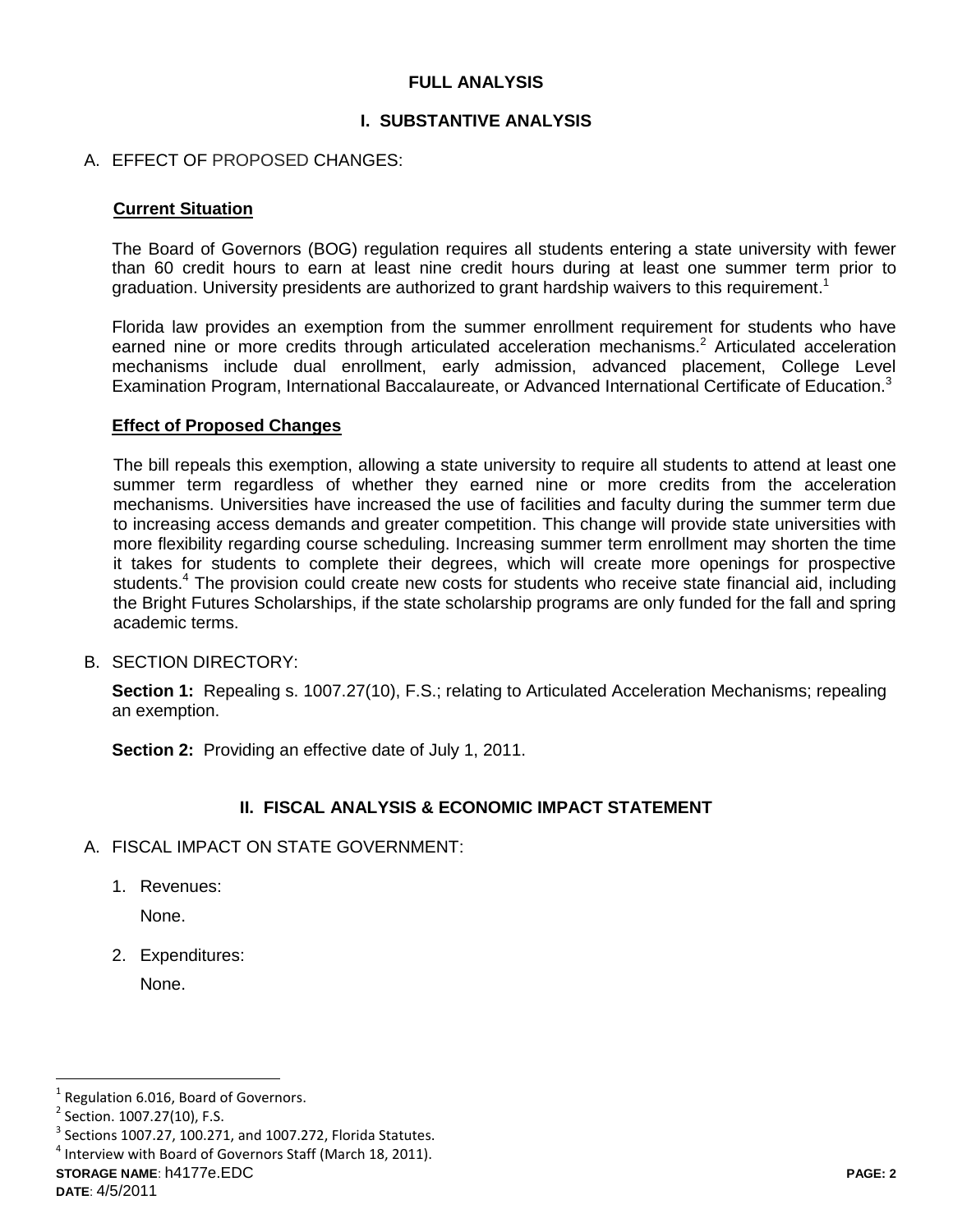## B. FISCAL IMPACT ON LOCAL GOVERNMENTS:

1. Revenues:

None.

2. Expenditures:

None.

C. DIRECT ECONOMIC IMPACT ON PRIVATE SECTOR:

None.

D. FISCAL COMMENTS:

Requiring students to enroll in at least one summer term during the course of their enrollment would generate additional tuition revenue for the universities during the summer term. The tuition generated would help support related operational costs, such as utilities, and the hiring or retaining of faculty to meet the summer demand. It would also support increased capacity for the summer term and make better year-round use of their facilities. This should provide for more timely completion of degrees and may afford some state universities the ability to admit more students and increase capacity.

The provision could create new costs for students who receive state financial aid, including Bright Futures Scholarships, if the state scholarship programs are only funded for the fall and spring academic terms. Bright Futures Scholarships may be used in the summer term if funds are available, but the Legislature has not funded the scholarship for the summer term.<sup>5</sup> Scholarship recipients who would normally qualify for the exemption may be required to find an additional funding source to pay for summer term enrollment.

According to the Department of Education, 21,200 students, who earned a standard high school diploma in 2010, earned nine or more credit hours through an accelerated mechanism, such as Advanced Placement, dual enrollment, International Baccalaureate, or Advanced International Certificate of Education.<sup>6</sup> The average tuition and fee cost per credit hour for the fall 2010-2011 semester was \$166 for a resident undergraduate student and ranged from \$175 at Florida State University to \$149 at New College of Florida. At this average rate, nine credit hours calculated a cost of \$1,481 ranged from \$1,341 to \$1,571. The average tuition and fee cost was \$657 for a non-resident undergraduate student and ranged from \$911 at the University of Florida to \$522 at Florida Agricultural and Mechanical University. At this average rate, nine credit hours calculated a cost of \$5,912 and ranged from \$8,196 to  $$4,970$ .<sup>7</sup> These calculations do not address the additional costs associated with room and board, textbooks, and other living expenses which are an estimated average of an additional \$3.367 for a summer term.<sup>8</sup>

The existing BOG regulation authorizes each university president to grant hardship waivers of the summer term attendance requirement.<sup>9</sup>

 $9^9$  Regulation 6.016, Board of Governors.

 $\overline{a}$ 

<sup>&</sup>lt;sup>5</sup> Section 1009.53(9), Florida Statutes.

<sup>&</sup>lt;sup>6</sup> Correspondence with the Department of Education, Office of Legislative and Policy Affairs of the Division of Accountability, Research and Measurement, March 15, 2011.

<sup>7</sup> Board of Governors, Fall 2010 Tuition and Fee Report. < http://www.flbog.org/about/budget/current.php>

 $8$  Tuition and Fee Policy Presentation, Board of Governors. February 16, 2011. Confirmed via correspondence with Board of Governors staff.